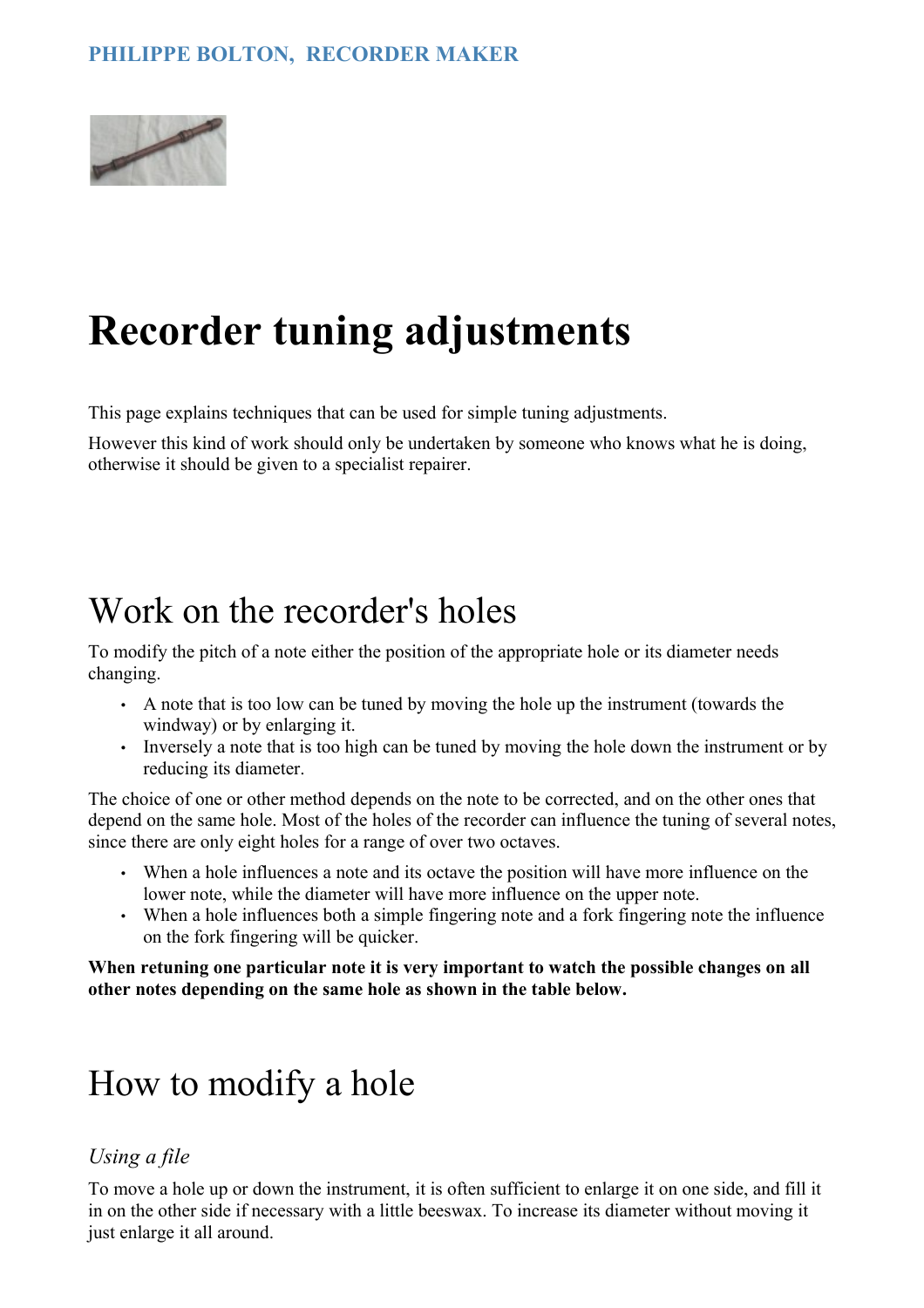The safest tool for enlarging holes is a coarse round file.A fine file is inefficient on wood.

Work at an angle in order to undercut the hole rather than cut it vertically. Work calmly in a downward direction. Be careful to avoid the file "jumping" out and marking the instrument.





*Using a knife*



Recorder makers usually use a narrow tuning knife, but this technique needs learning. The to and bottom areas of the hole must be cut separately, beginning on one side and working around to the other, stopping before the blade gets parallel to the fibres, since it will then start splitting the wood instead of cutting it. This circular movement is made easier with a round handle.



*the tuning knife*



*how to work around a hole*

Finish the job by cleaning the hole with small rolls of progressively finer grained abrasive paper (240, 320, 400).

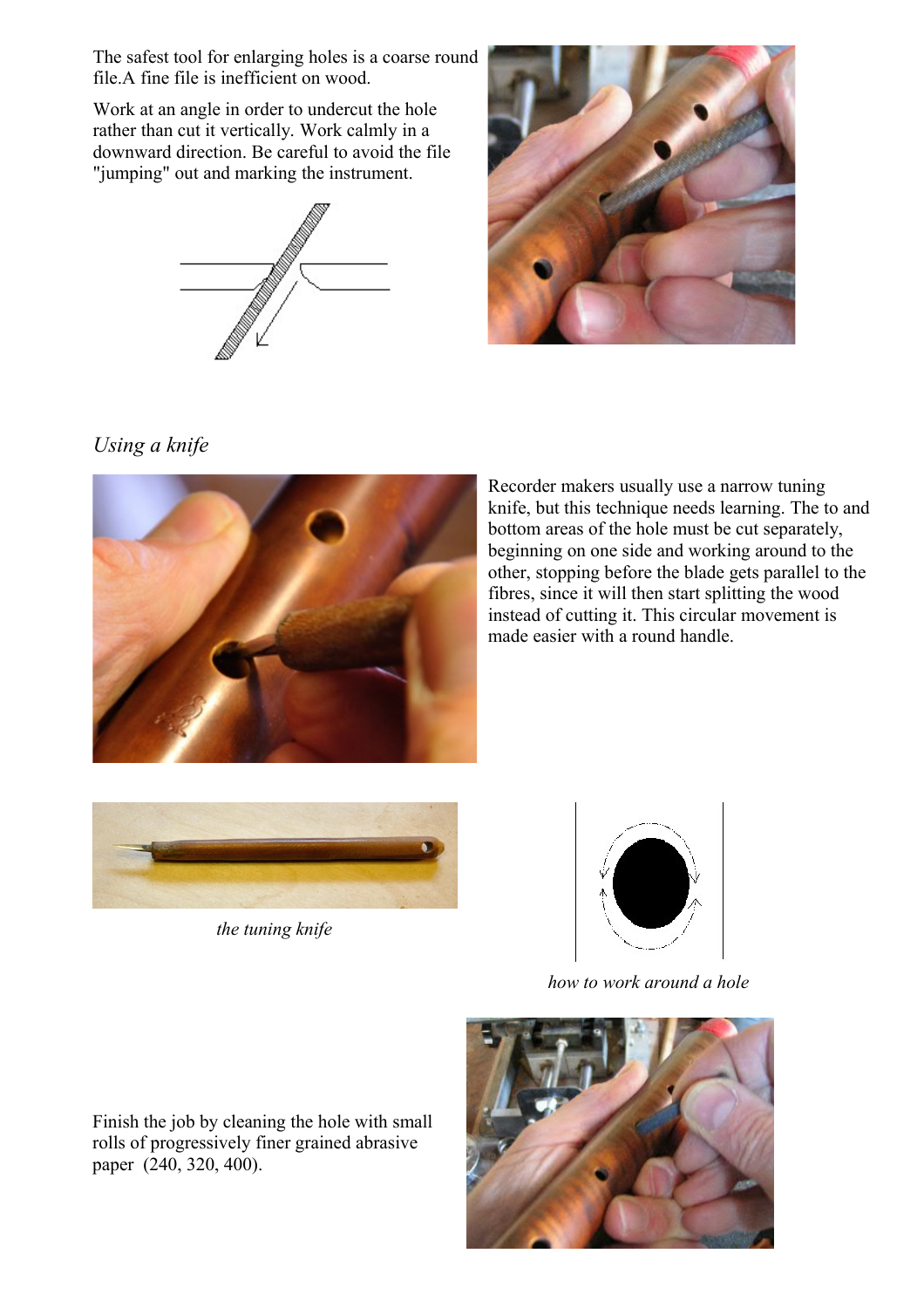To put wax in a hole, just use a small metal point like the handle of a needle file. heat this on a flame, then touch the wax to melt it and pick up a drop which should quickly be placed it the right position inside the hole. It will harden on contacting the wood.



*How to place a drop of wax in a hole (1), and spread it inside the undercutting (2).*

#### *Some practical examples :*

- *To raise a low note without changing its upper octave too much, open the top (windway) side of the hole. It may also be necessary to put some wax in the opposite (bell) side) to reduce its diameter.*
- *To lower a low note without changing its upper octave too much, put some wax in the top (windway) side of the hole. It may be also be necessary to open the opposite (bell) side).*
- *To raise a high note without changing its lower octave too much, open the bottom (bell) side of the hole. It may also be necessary to put some wax in the opposite (windway) side to reduce its diameter.*
- *To lower a high note without changing its upper octave too much, put some wax in the bottom (bell) side of the hole. It may also be necessary to open the opposite (windway) side).*

## Which hole ?

The holes are numbered from 0 (the thumbhole) to 8 (the bell).



The following instructions are for a baroque type alto or treble recorder in f. They must be interpreted for working on other recorders. The note names carry a number corresponding to the octave they are situated in. F1 is the lowest F, F2 is the middle F, F 3 is the highest F, and so on.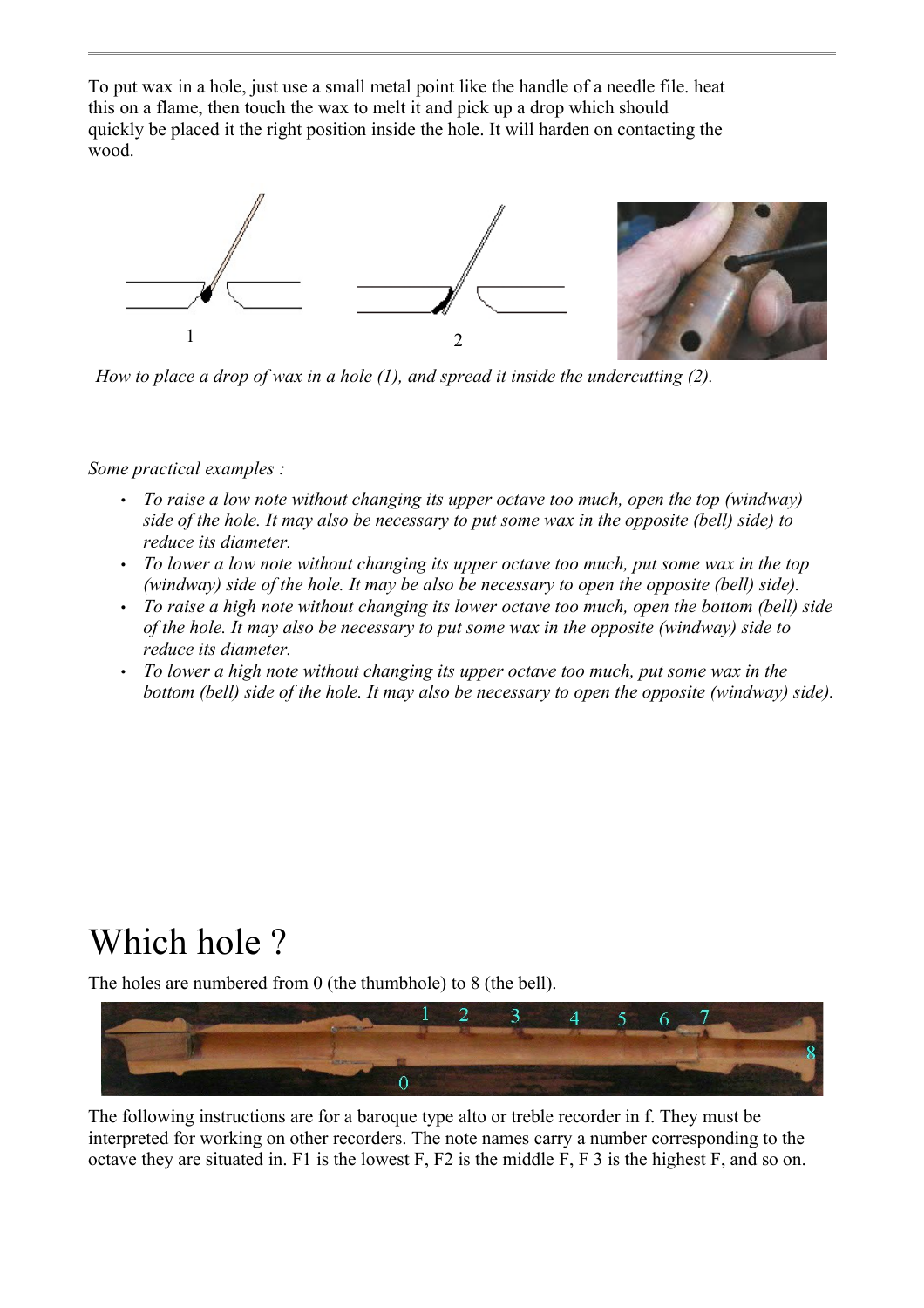| <b>Note</b>     | Hole to work on          | Other notes influenced by the same hole<br>(which must be watched) |
|-----------------|--------------------------|--------------------------------------------------------------------|
| F1              | $ 8$ (bell)              | Eb2, E2, F3                                                        |
| F#1             | 7 (far side double hole) | $EB$ 2, E2, F3                                                     |
| G1              | 7                        | Eb2, E2, F3                                                        |
| G#1             | 6 (far side double hole) | A1, A2, E2, F3                                                     |
|                 |                          |                                                                    |
| A1              | $\vert 6 \vert$          | A2, E2, F3                                                         |
| Bb1             | 5                        | B <sub>b2</sub>                                                    |
| B1              | 4                        | C1, B2, C2                                                         |
| C1              | 4                        | B1, C2, B2                                                         |
| C#1             | 3                        | C#2, D1, D2                                                        |
| D1              | 3                        | D2, C#1, C#2                                                       |
| Eb1             | 2                        | E1, F3                                                             |
| E1              | $\overline{2}$           | EB1,F3                                                             |
| F2              | П                        | $\overline{G2}$                                                    |
| $F#2$           | $ 0$ (bell side)         | $\overline{G2}$                                                    |
| G2              | $0$ (windway side)       | F#2                                                                |
| $\textrm{G}\#2$ | $\vert 0, 7 \vert$       | $F#2$ , G2 $(0)$<br> G1, Eb2, E2, F3(7)                            |
| A2              | $ 6\rangle$              | A1, E2, F3                                                         |
| Bb <sub>2</sub> | $\overline{5}$           | Bb1                                                                |
| B2              | 4                        | C1, B1, C2                                                         |
| $\rm{C2}$       | 4                        | B1, C1, B2,                                                        |
| C# 2            | 3                        | C#1, D1, D2                                                        |
| D2              | $\vert$ 3                | D1, C#1, C#2                                                       |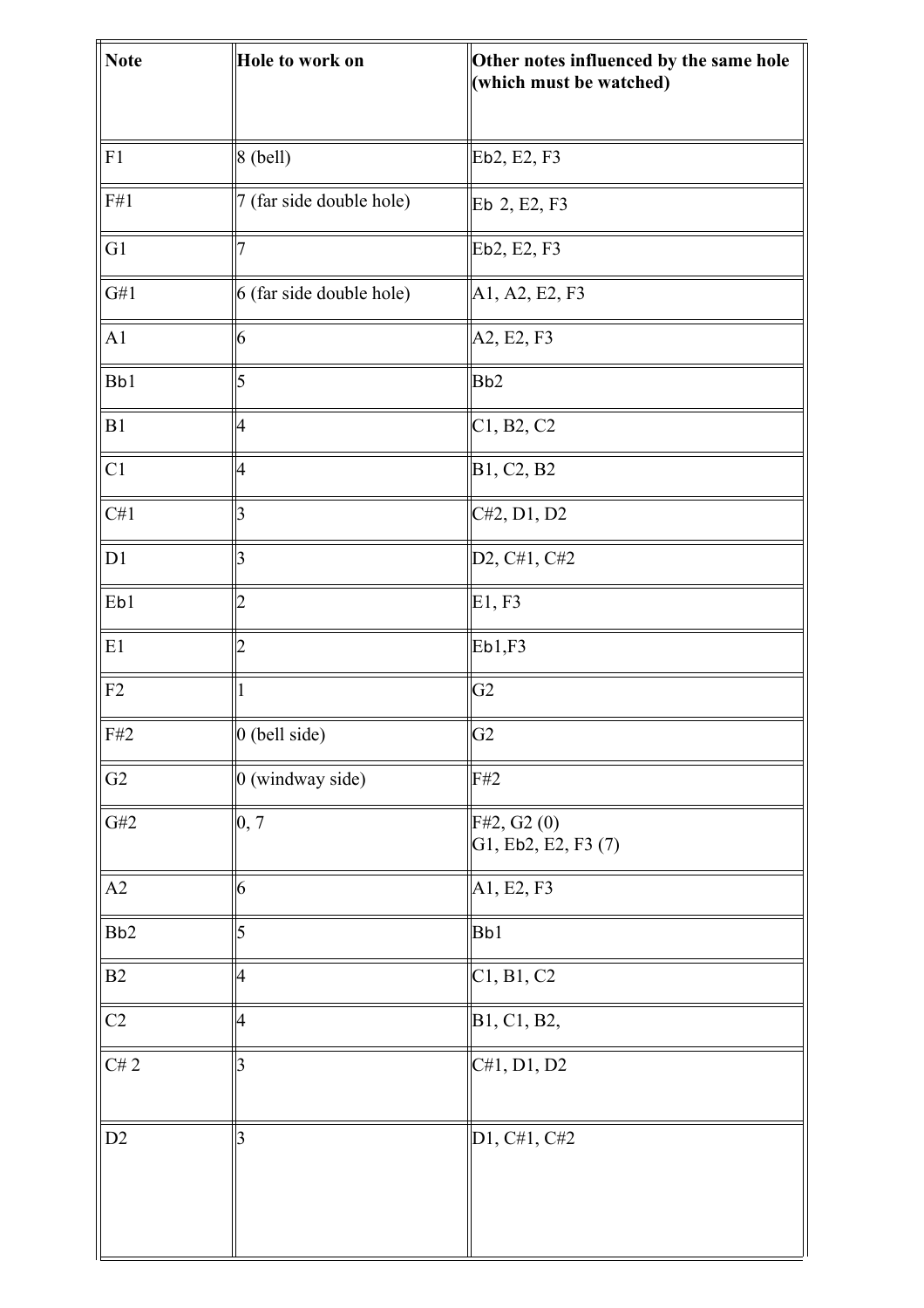| <b>Note</b> | Hole to work on | Other notes influenced by the same hole<br>(which must be watched   |
|-------------|-----------------|---------------------------------------------------------------------|
| E2          | 6, 7, 8         | A1, A2, F3(6) <br>$\vert G1, Eb2, F3(7) \vert$<br>F1, Eb2, F3(8)    |
| F3          | 2, 6, 7, 8      | E1(2)<br> A1, A2, E2, (6)<br> G1, Eb2, E2, (7) <br>F1, Eb2, E2, (8) |

Notes above F3 cannot be tuned easily.

## Work on the recorder's bore



It is possible to adjust octaves by putting wax inside the bore. A piece of wax positioned half way between the labium and the note's hole will reduce its octave relationship, while placing it close to the hole itself should enlarge it.

This does not work for Eb2, E2, F3 and G3, nor does it apply to F2, F#2 and G2, which are first register (fundamental) notes.

Place the wax in the right position, then apply a warm piece of metal to make it melt and adhere to the bore.

Octaves can be **widened** by placing wax in the bore where shown here:



**1 = D 2=C 3=B***b* **4=A** 

Octaves can be **made smaller** by placing wax in the bore where shown here:



E*b*2, E2, and F3 can sometimes be tuned up with wax at the top of the foot bore, but possible adverse effects on other notes should be checked.